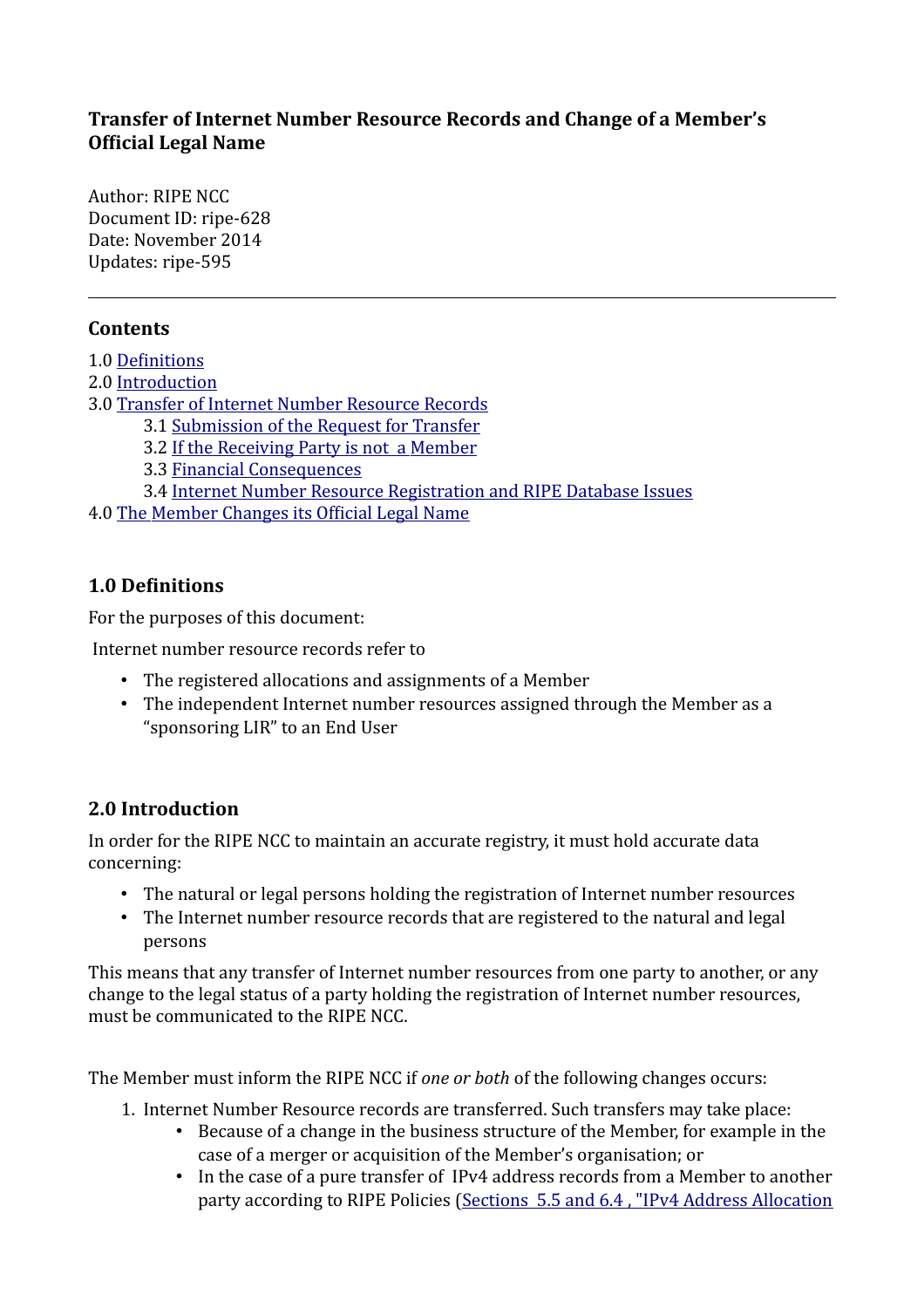[and Assignment Policies for the RIPE NCC Service Region"](https://www.ripe.net/ripe/docs/ipv4-policies#55)). Such a transfer may also be facilitated through the [RIPE NCC Listing Service.](https://www.ripe.net/lir-services/resource-management/listing)

2. The Member changes its official legal name**.** Such a change may occur, for example, because of a merger or acquisition of the Member's organisation.

This document describes the procedures to be followed for such changes to be properly communicated to, and registered with, the RIPE NCC.

### **Note:**

If a change in the Member's official legal name is accompanied by a transfer of Internet number resource records, the Member must first inform the RIPE NCC of the name change and then of the transfer.

If a change in the Member's business structure is *not* accompanied by a transfer of Internet number resource records or a change in the Member's official legal name, then the RIPE NCC does not need to be informed of this change.

This document does not describe the procedure to be followed in the case of changes with regards to independent Internet number resources assigned to End Users or any changes to the End User's business structure. This procedure is described in the RIPE NCC Procedural Document, ["Independent Internet Number Resources – Contractual Relationship Changes](https://www.ripe.net/ripe/docs/lir-end-user-contractual-changes)  [Between Sponsoring LIR and End User"](https://www.ripe.net/ripe/docs/lir-end-user-contractual-changes).

# <span id="page-1-1"></span>**3.0 Transfer of Internet Number Resource Records**

If a Member transfers their Internet number resource records to a third party for any reason, this transfer must be declared to, and approved by, the RIPE NCC.

# <span id="page-1-0"></span>**3.1 Submission of the Request for Transfer**

One of the involved parties must submit a request by email to the RIPE NCC for the transfer to be executed:

- If the transfer is due to a change in the business structure of the Member (e.g., merger or acquisition), the request must be submitted to [ncc@ripe.net](mailto:ncc@ripe.net)
- If the transfer is a transfer of IPv4 address records from one Member to another party according to RIPE Policies [\(Sections 5.5 and 6.4, IPv4 Address Allocation and](https://www.ripe.net/ripe/docs/ipv4-policies#55)  [Assignment Policies for the RIPE NCC Service Region"](https://www.ripe.net/ripe/docs/ipv4-policies#55)), the request must be submitted to [lir-help@ripe.net](mailto:lir-help@ripe.net)

A registered contact or an authorised person (e.g., senior manager, legal successor) must send the request.

The RIPE NCC will ask for the following information:

# **i. Information regarding the parties involved, including:**

- The full official legal names of all parties involved
- Which party will transfer the Internet number resource records and which party will receive them
- Recent registration papers issued by the relevant national authorities for all involved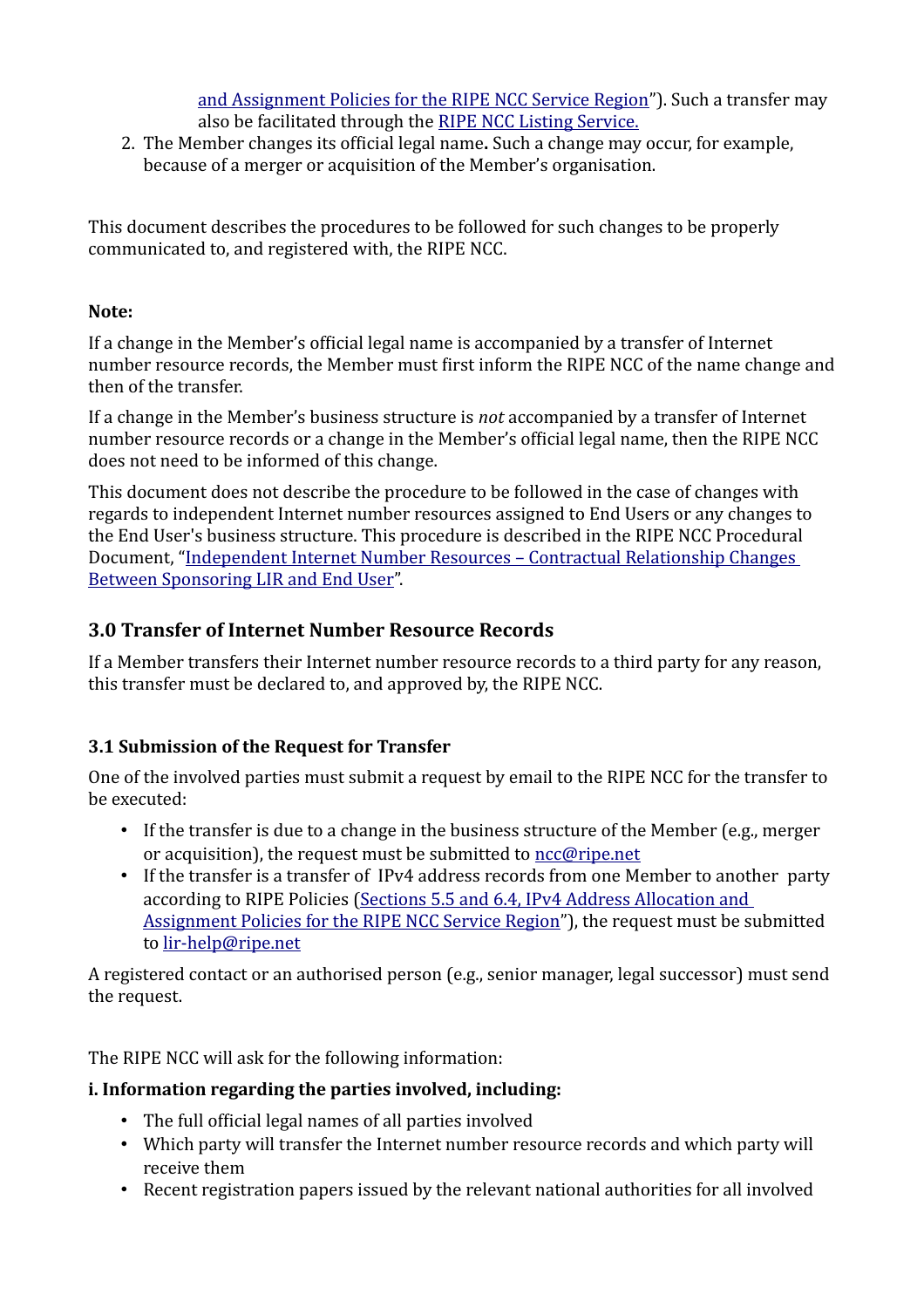#### parties

If the current official legal names of the involved Members are different from the ones in the relevant signed RIPE NCC Standard Service Agreement, then the procedure described under  [Section 4.0](#page-3-0) must be followed prior to the transfer of the Internet number resource records.

The procedure described under Section 4.0 is not necessary for the transferring Member if the RIPE NCC Standard Service Agreement of the transferring Member is terminated (see Closure of LIR and Deregistration of Internet number resources, [Section A.1.1.](https://www.ripe.net/ripe/docs/closure#11) and [Section A.1.2.\)](https://www.ripe.net/ripe/docs/closure#12).

#### **ii. A description of the reason for the transfer (for example, due to merger, acquisition, transfer of allocation according to the RIPE policies)**

If the transfer is taking place due to a change in the structure of the organisation(s) involved, a description of the changes among the organisation(s) is necessary. The description must be accompanied by all official legal documents proving/supporting the changes the request is based on.

#### **iii. A list of the Internet number resource records that are requested to be transferred. If** *all* **of the transferring Member's Internet number resource records registered are being transferred, a confirmation of this is requested.**

The Member must also indicate any End User assignment agreements that are requested to be transferred.

If a Member transfers all of their Internet number resource records, the RIPE NCC Standard Service Agreement of the Member may be terminated (see Closure of LIR and Deregistration of Internet number resources, [Section A.1.1.\)](https://www.ripe.net/ripe/docs/closure#11).

### **iv. The correct contact details of all parties involved**

The RIPE NCC may ask the parties involved to confirm the correctness of their contact details or to update them. The contact details include the billing contact details and the VAT number details.

# **v. A Transfer Agreement signed by both parties or by their legal successors**

The RIPE NCC will make a template of the Transfer Agreement available. Either party may submit the Transfer Agreement to the RIPE NCC, signed by authorised persons for both parties. The RIPE NCC may ask the other party/parties to confirm their agreement to the transfer. The confirmation must be authorised (signed or sent) by a contact person or authorised person (e.g., senior manager, legal successor).

If the transferring party no longer exists by the time the RIPE NCC is being informed, the receiving party must send:

- an official document (issued by a national authority) confirming the closure of the transferring party; and
- a copy of an older signed agreement between the relevant parties mentioning the transfer of the Internet number resource records. If such an agreement is not available, the receiving party must send confirmation of the transfer to the RIPE NCC signed by an authorised person (e.g., senior manager, legal successor). The RIPE NCC reserves the right to reverse the transfer should another party object to this transfer and provide an agreement that proves that the Internet number resource records should have been transferred to them.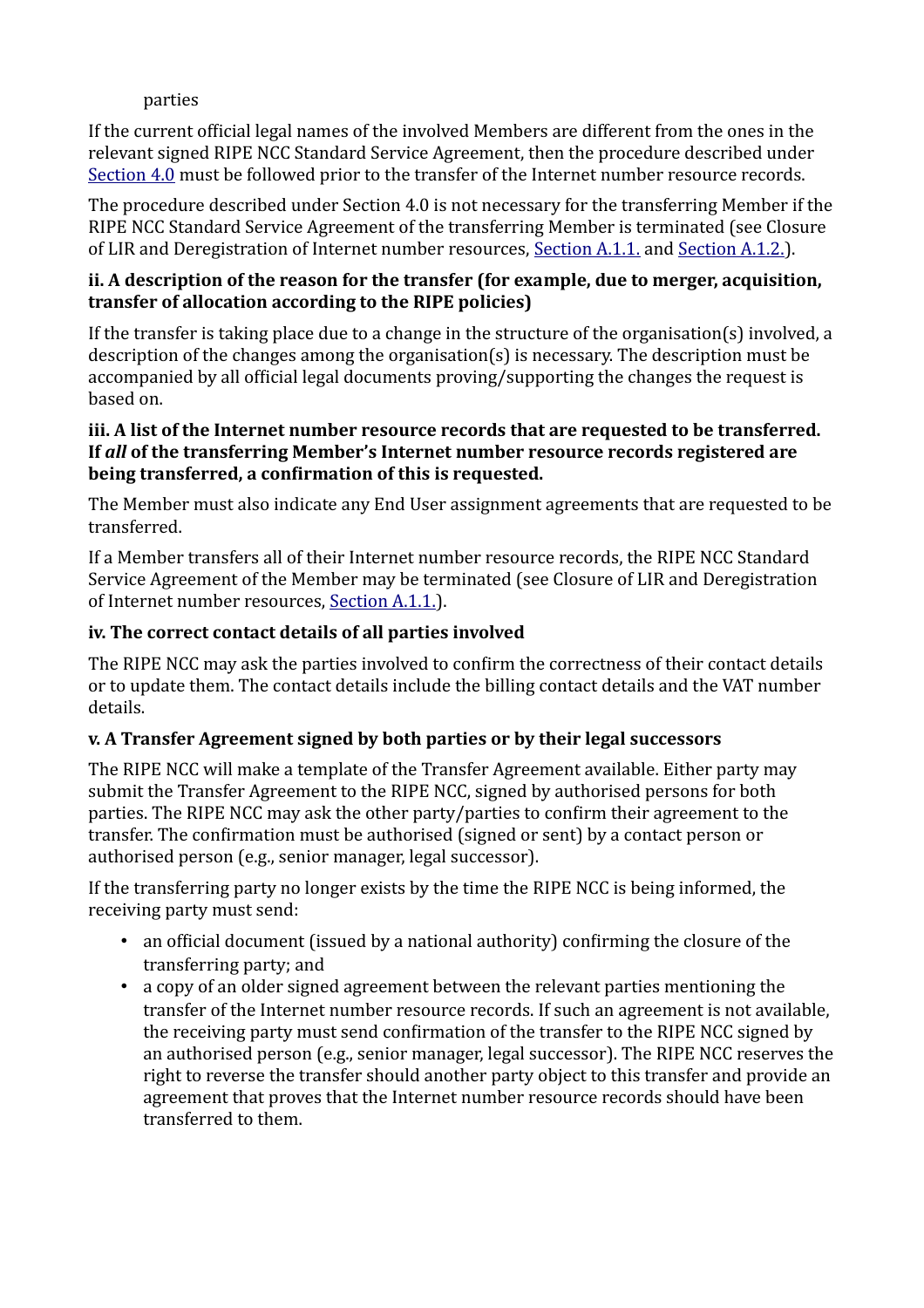#### **vi. An overview of the utilisation of all allocations and of the status of all independent Internet number resource assignments**

The RIPE NCC may ask for an overview of the utilisation of all Internet number resources registered to the Member and of all End User assignment agreements signed by the Member.

### <span id="page-3-3"></span>**3.2 If the Receiving Party is not a Member**

Members may wish to transfer their Internet number resource records to another Member or to a third party that is not a Member.

If the Internet number resource records are transferred to a non-Member, the receiving party must apply to be a Member by signing the RIPE NCC Standard Service Agreement before the transfer takes place [\(more information on how to become a Member is available\)](https://www.ripe.net/lir-services/member-support/become-a-member) If the receiving party refuses to do the above, the RIPE NCC will not transfer the Internet number resource records to them.

If the Internet number resource records to be transferred are Provider Independent (PI) addresses , the receiving party may either apply to be a Member by signing the RIPE NCC Standard Service Agreement or enter into a contractual relationship with a sponsoring LIR. For more information, please see the notes on Requesting Independent Resources.

The request for the transfer can be submitted as described above (Section 1).

#### <span id="page-3-2"></span>**3.3 Financial Consequences**

All outstanding invoices and all outstanding financial obligations must be paid in full. If the RIPE NCC Standard Service Agreement is terminated in the course of the RIPE NCC financial year, the service fee for this Member must be paid for the full year. The payment is the responsibility of the receiving Member.If the receiving party is not a Member, then the payment is the responsibility of the transferring Member.

If the receiving party decides to sign the RIPE NCC Standard Service Agreement, then a signup fee must be paid (see [RIPE NCC Charging Scheme\)](http://www.ripe.net/ripe/docs/charging).

#### <span id="page-3-1"></span>**3.4 Internet Number Resource Registration and RIPE Database Issues**

**The RIPE NCC will review the status of any IP address allocation or independent Internet Number Resource assignment maintained by the party involved, in compliance with the RIPE Policies current at the time of the transfer.**

The receiving Member must deregister from the RIPE Database any invalid or overlapping registrations or unused assignment approvals.

The RIPE NCC will update the registry, including all RIPE Database objects maintained by the RIPE NCC that are related to this transfer. The transferring Member must update all RIPE Database objects maintained by them that are related to this transfer.

# <span id="page-3-0"></span>**4.0 The Member Changes its Official Legal Name**

It is the obligation of the Member to inform the RIPE NCC immediately if any change in the Member's official legal name occurs.

The Member must send an email to [ncc@ripe.net](mailto:ncc@ripe.net) informing the RIPE NCC of the name change. This email must include: